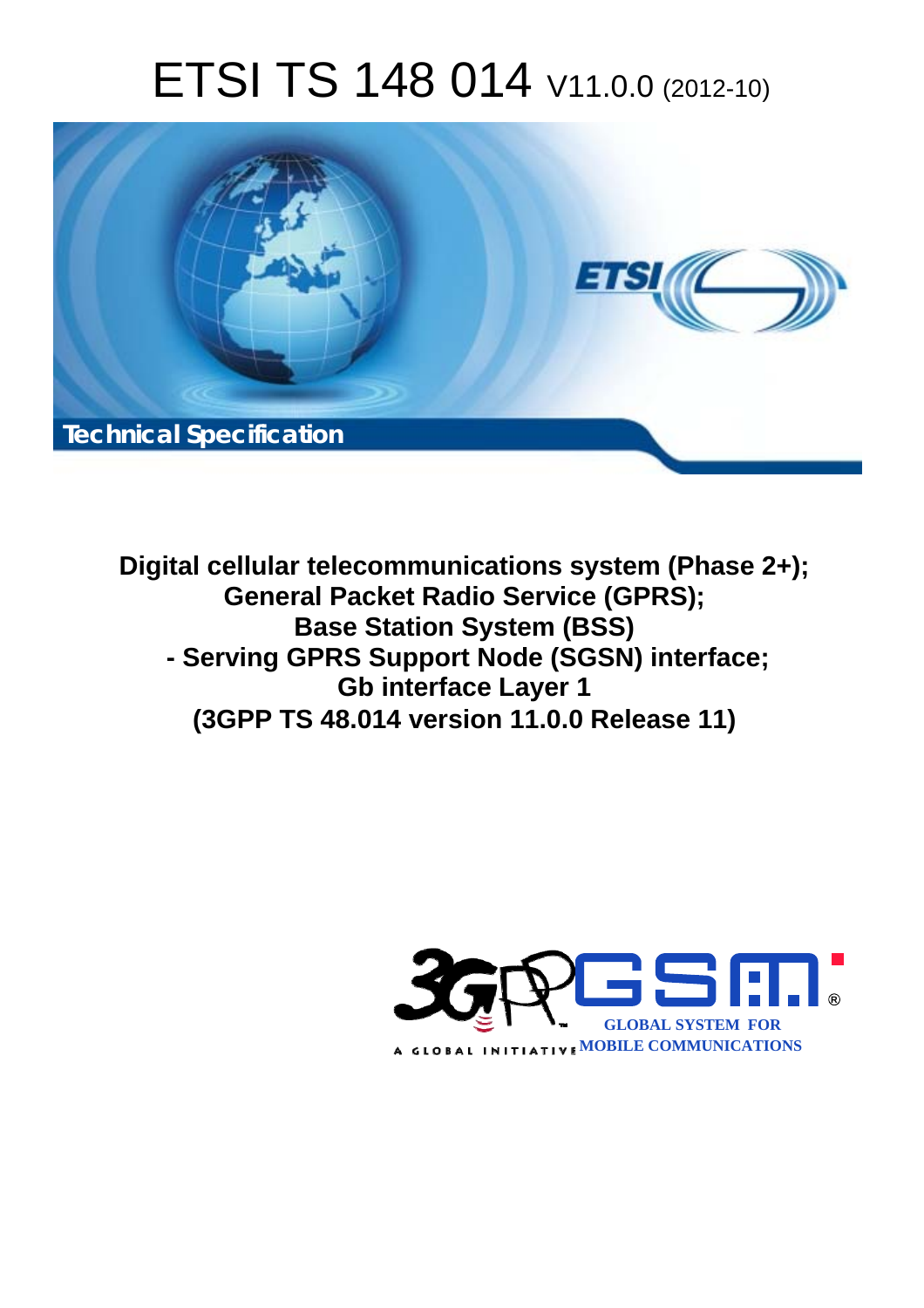Reference RTS/TSGG-0248014vb00

> Keywords GSM

#### *ETSI*

#### 650 Route des Lucioles F-06921 Sophia Antipolis Cedex - FRANCE

Tel.: +33 4 92 94 42 00 Fax: +33 4 93 65 47 16

Siret N° 348 623 562 00017 - NAF 742 C Association à but non lucratif enregistrée à la Sous-Préfecture de Grasse (06) N° 7803/88

#### *Important notice*

Individual copies of the present document can be downloaded from: [http://www.etsi.org](http://www.etsi.org/)

The present document may be made available in more than one electronic version or in print. In any case of existing or perceived difference in contents between such versions, the reference version is the Portable Document Format (PDF). In case of dispute, the reference shall be the printing on ETSI printers of the PDF version kept on a specific network drive within ETSI Secretariat.

Users of the present document should be aware that the document may be subject to revision or change of status. Information on the current status of this and other ETSI documents is available at <http://portal.etsi.org/tb/status/status.asp>

If you find errors in the present document, please send your comment to one of the following services: [http://portal.etsi.org/chaircor/ETSI\\_support.asp](http://portal.etsi.org/chaircor/ETSI_support.asp)

#### *Copyright Notification*

No part may be reproduced except as authorized by written permission. The copyright and the foregoing restriction extend to reproduction in all media.

> © European Telecommunications Standards Institute 2012. All rights reserved.

**DECT**TM, **PLUGTESTS**TM, **UMTS**TM and the ETSI logo are Trade Marks of ETSI registered for the benefit of its Members. **3GPP**TM and **LTE**™ are Trade Marks of ETSI registered for the benefit of its Members and of the 3GPP Organizational Partners.

**GSM**® and the GSM logo are Trade Marks registered and owned by the GSM Association.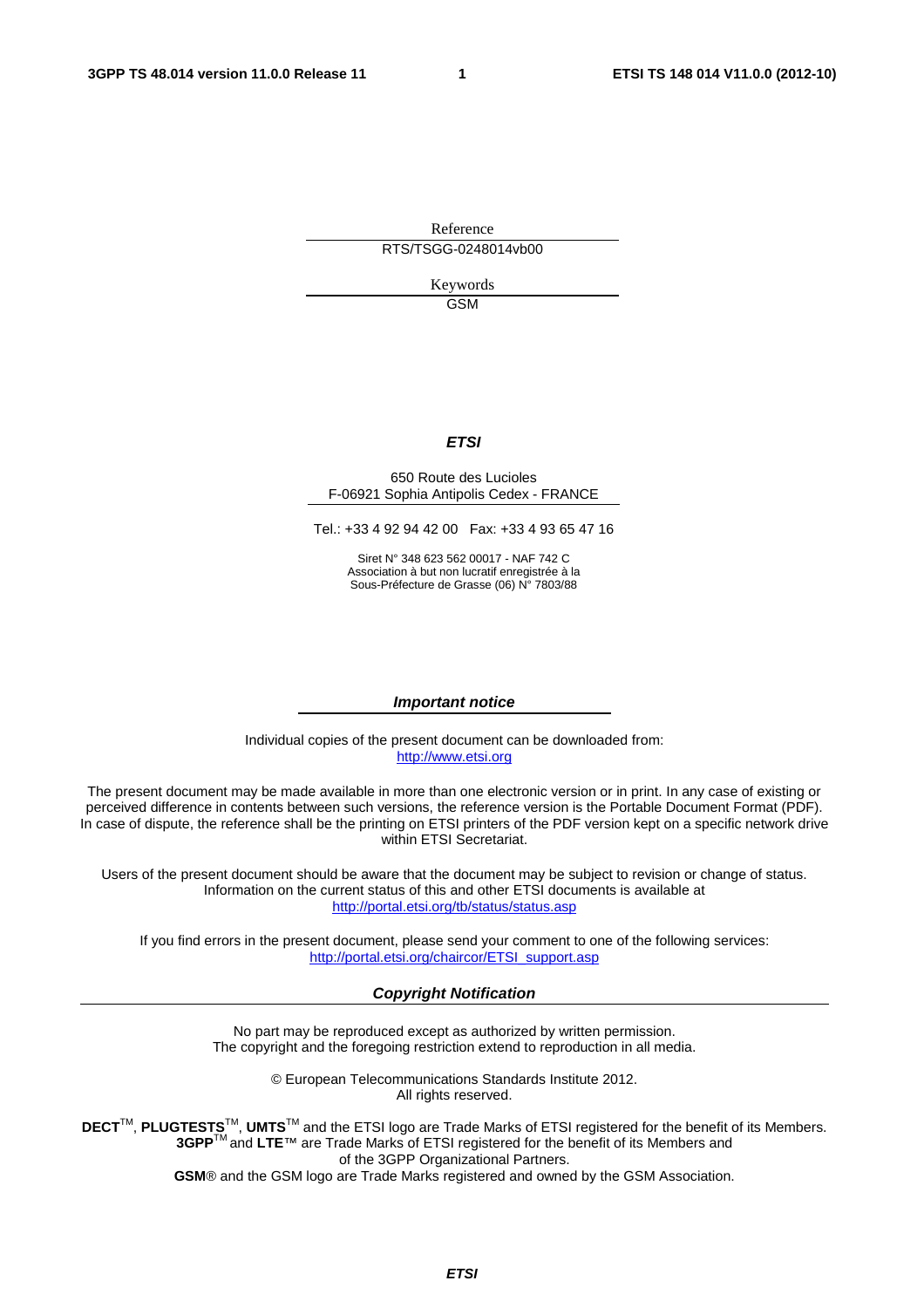# Intellectual Property Rights

IPRs essential or potentially essential to the present document may have been declared to ETSI. The information pertaining to these essential IPRs, if any, is publicly available for **ETSI members and non-members**, and can be found in ETSI SR 000 314: *"Intellectual Property Rights (IPRs); Essential, or potentially Essential, IPRs notified to ETSI in respect of ETSI standards"*, which is available from the ETSI Secretariat. Latest updates are available on the ETSI Web server [\(http://ipr.etsi.org](http://webapp.etsi.org/IPR/home.asp)).

Pursuant to the ETSI IPR Policy, no investigation, including IPR searches, has been carried out by ETSI. No guarantee can be given as to the existence of other IPRs not referenced in ETSI SR 000 314 (or the updates on the ETSI Web server) which are, or may be, or may become, essential to the present document.

# Foreword

This Technical Specification (TS) has been produced by ETSI 3rd Generation Partnership Project (3GPP).

The present document may refer to technical specifications or reports using their 3GPP identities, UMTS identities or GSM identities. These should be interpreted as being references to the corresponding ETSI deliverables.

The cross reference between GSM, UMTS, 3GPP and ETSI identities can be found under [http://webapp.etsi.org/key/queryform.asp.](http://webapp.etsi.org/key/queryform.asp)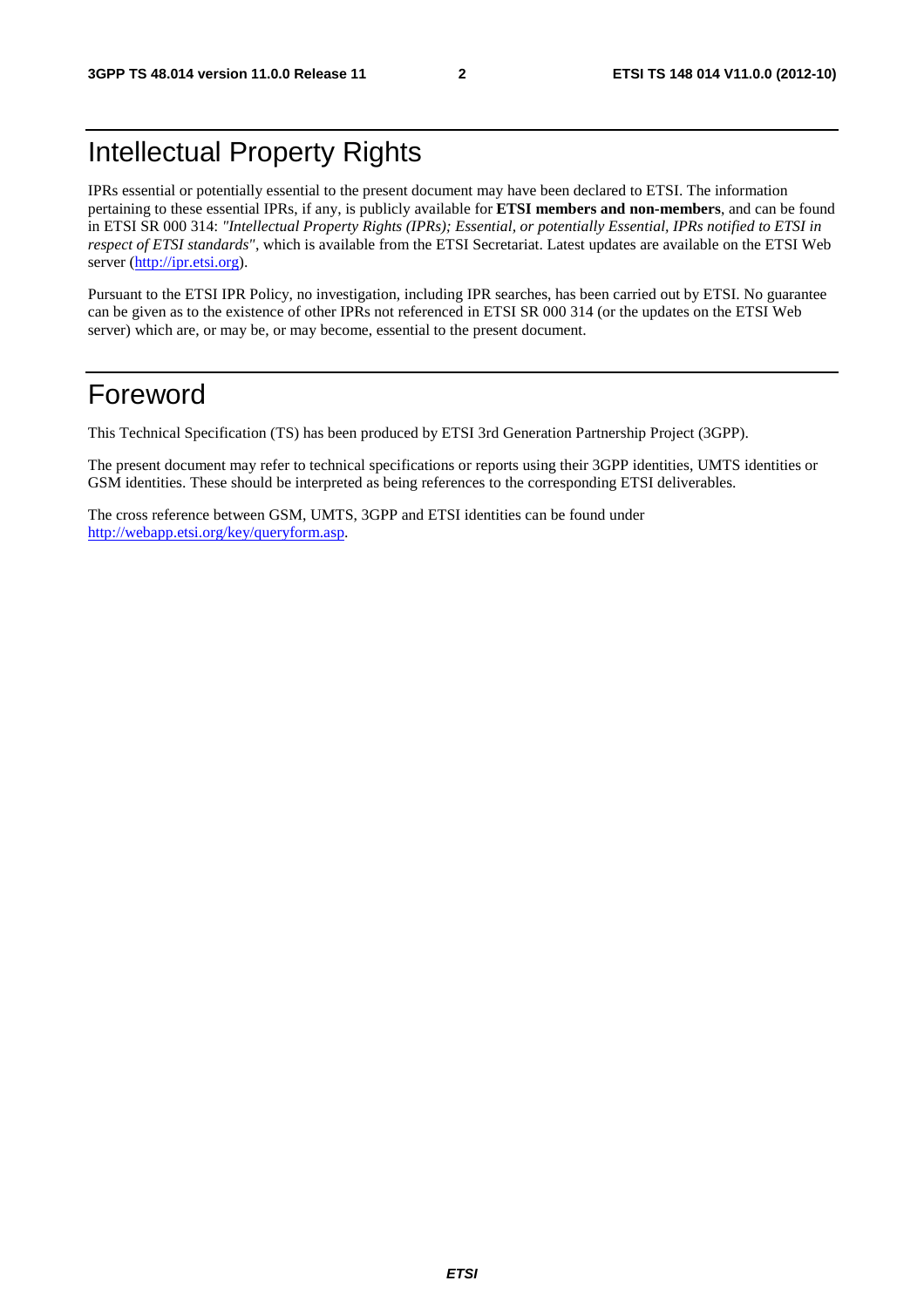$\mathbf{3}$ 

# Contents

| 1                             |  |  |  |  |  |
|-------------------------------|--|--|--|--|--|
| 2                             |  |  |  |  |  |
| 3                             |  |  |  |  |  |
| $\overline{4}$                |  |  |  |  |  |
| 4.1<br>4.2                    |  |  |  |  |  |
| 5                             |  |  |  |  |  |
| 5.1                           |  |  |  |  |  |
| 5.2                           |  |  |  |  |  |
| 5.3                           |  |  |  |  |  |
| 5.4                           |  |  |  |  |  |
| <b>Annex A (informative):</b> |  |  |  |  |  |
|                               |  |  |  |  |  |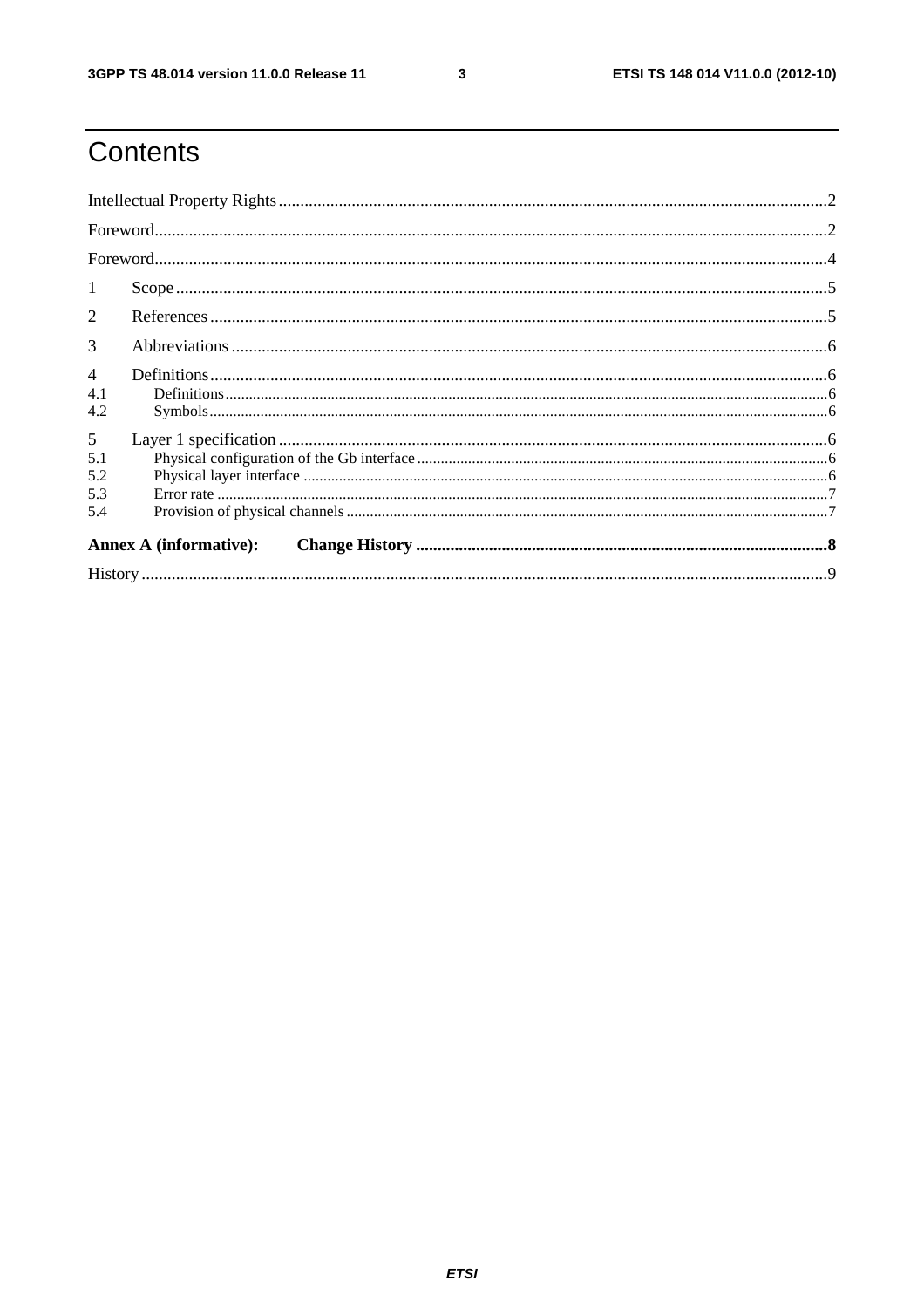# Foreword

This Technical Specification has been produced by the 3<sup>rd</sup> Generation Partnership Project (3GPP).

The contents of the present document are subject to continuing work within the TSG and may change following formal TSG approval. Should the TSG modify the contents of the present document, it will be re-released by the TSG with an identifying change of release date and an increase in version number as follows:

Version x.y.z

where:

- x the first digit:
	- 1 presented to TSG for information;
	- 2 presented to TSG for approval;
	- 3 or greater indicates TSG approved document under change control.
- y the second digit is incremented for all changes of substance, i.e. technical enhancements, corrections, updates, etc.
- z the third digit is incremented when editorial only changes have been incorporated in the document.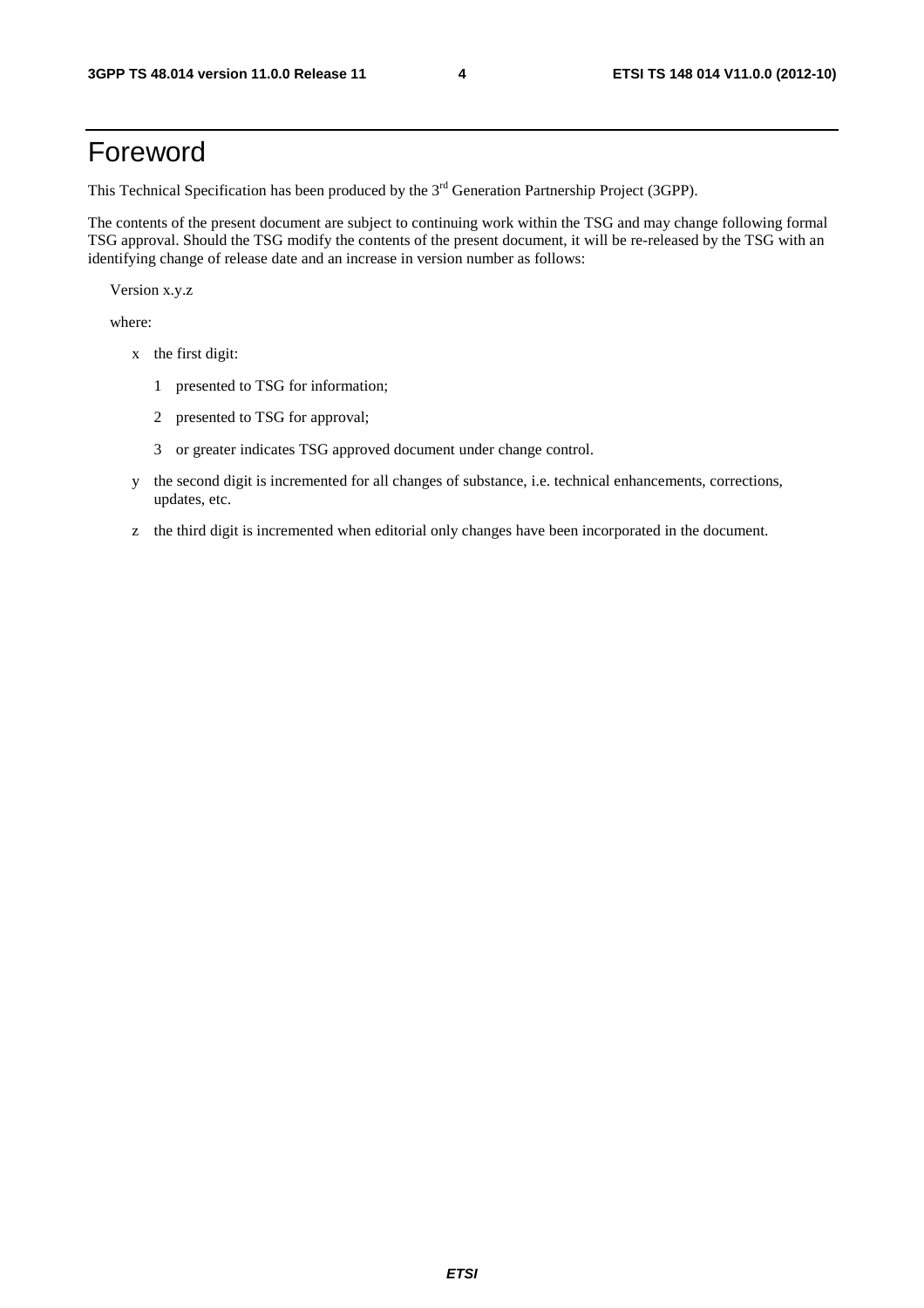# 1 Scope

The present document specifies the physical layer on the Base Station System (BSS) to Serving GPRS Support Node (SGSN) interface (Gb interface) and references layer 1 standards to be used on this interface.

The protocol stack on the Gb interface is defined in the stage 2 3GPP TS 23.060.

# 2 References

The following documents contain provisions which, through reference in this text, constitute provisions of the present document.

- References are either specific (identified by date of publication, edition number, version number, etc.) or non-specific.
- For a specific reference, subsequent revisions do not apply.
- For a non-specific reference, the latest version applies. In the case of a reference to a 3GPP document (including a GSM document), a non-specific reference implicitly refers to the latest version of that document *in the same Release as the present document*.
- [1] 3GPP TR 21.905: "Vocabulary for 3GPP Specifications".
- [2] 3GPP TS 22.060: "General Packet Radio Service (GPRS); Service description; Stage 1".
- [3] 3GPP TS 23.060: "General Packet Radio Service (GPRS); Service description; Stage 2".
- [4] 3GPP TS 48.004: "Base Station System Mobile-services Switching Centre (BSS-MSC) interface; Layer 1 specification".
- [5] FRF.1.2 (July 2000): "User-to-Network Interface (UNI) Implementation Agreement".
- [6] ITU-T Recommendation G.704 (Blue Book): "Synchronous frame structures used at 1 544, 6 312, 2 048, 8 488 and 44 736 kbit/s hierarchical levels".
- [7] ANSI T1.403-1999: "Network and Customer Installation Interfaces DS1 Electrical Interface".
- [8] Bellcore TR-NWT-001203 Issue 2 (December 1992): "Generic Requirements for the Switched DS1/Switched Fractional DS1 Service Capability From an ISDN Interface (SWF-DS1/ISDN)".
- [9] ITU-T Recommendation V.35: "Data transmission at 48 kilobits per second using 60-108 kHz group band circuits".
- [10] ITU-T Recommendation G.703: "Physical/electrical characteristics of hierarchical digital interfaces".
- [11] ITU-T Recommendation X.21: "Interface between Data Terminal Equipment and Data Circuit-terminating Equipment for synchronous operation on public data networks".
- [12] TIA/EIA-530-A: "High Speed 25-Position Interface for Data Terminal Equipment and Data Circuit-Terminating Equipment, Including Alternative 26-Position Connector (ANSI/TIA/EIA-530-A-92) (R98)".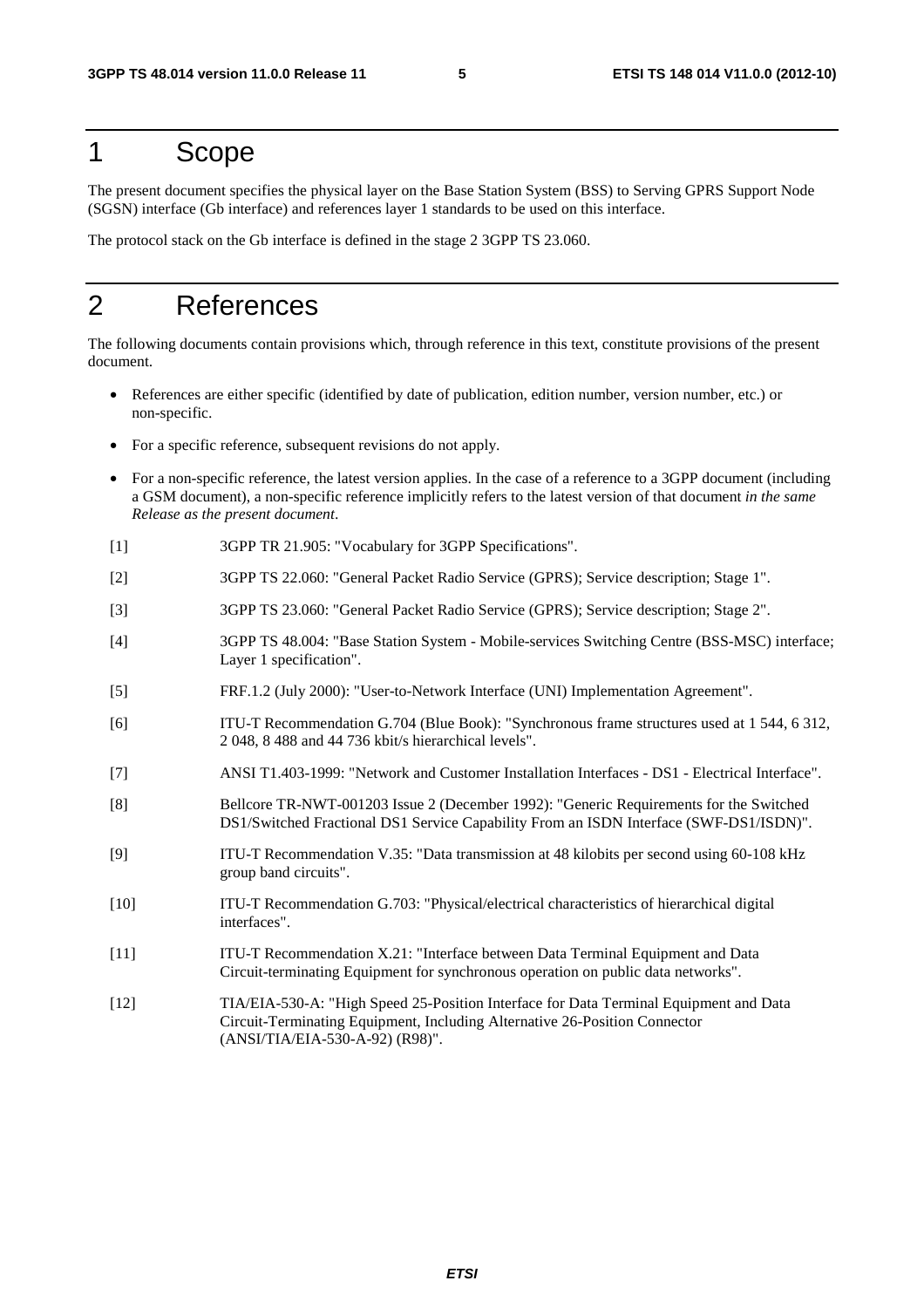# 3 Abbreviations

For the purposes of the present document, the abbreviations given in 3GPP TR 21.905 and 3GPP TS 23.060, and the following apply:

| <b>DCE</b> | Data Circuit-terminating Equipment |
|------------|------------------------------------|
| <b>DTE</b> | Data Terminal Equipment            |
| <b>FRF</b> | Frame Relay Forum                  |

# 4 Definitions

### 4.1 Definitions

For the purposes of the present document, the terms and definitions given in 3GPP TS 22.060 and the following apply:

**E1:** a four wire symmetrical digital transmission path carrying PCM signal at 2 048 kbit/s.

**T1:** a four wire symetrical digital transmission path carrying PCM signal at 1 544 kbit/s.

### 4.2 Symbols

For the purposes of the present document, the symbols given in 3GPP TS 23.060 apply.

# 5 Layer 1 specification

Since Frame Relay shall be used on the Gb interface for phase 1 of GPRS, see 3GPP TS 23.060, the present document refers to "The Frame Relay Forum User-to-Network Implementation Agreement (UNI)" which recommends physical layer interfaces to be used in conjunction with Frame Relay.

### 5.1 Physical configuration of the Gb interface

The detailed physical configuration of the Gb interface is subject to negociation between operators and equipment providers and is out of the scope of the present document.

EXAMPLE: Point-to-point physical lines or an intermediate Frame Relay network may be used. In the latter case, the two ends of the Gb interface may use different types of physical interfaces.

### 5.2 Physical layer interface

Each of the physical layer of the Gb interface shall conform to one of the following FRF 1.2 clauses. This does not mean that each BSS and SGSN equipment has to support all of these physical interfaces, it means that the supported physical interfaces shall be compliant with the corresponding clause of FRF 1.2.

- a) clause 2.1.1: ANSI T1.403.
- b) clause 2.1.2: V.35, physical circuit and DTE/DCE interface clauses.
- c) clause 2.1.3: G.703.
- d) clause 2.1.4: G.704.
- e) clause 2.1.5: X.21.
- f) clause 2.1.6: TIA/EIA-530-A.
- g) clause 2.1.7: HSSI.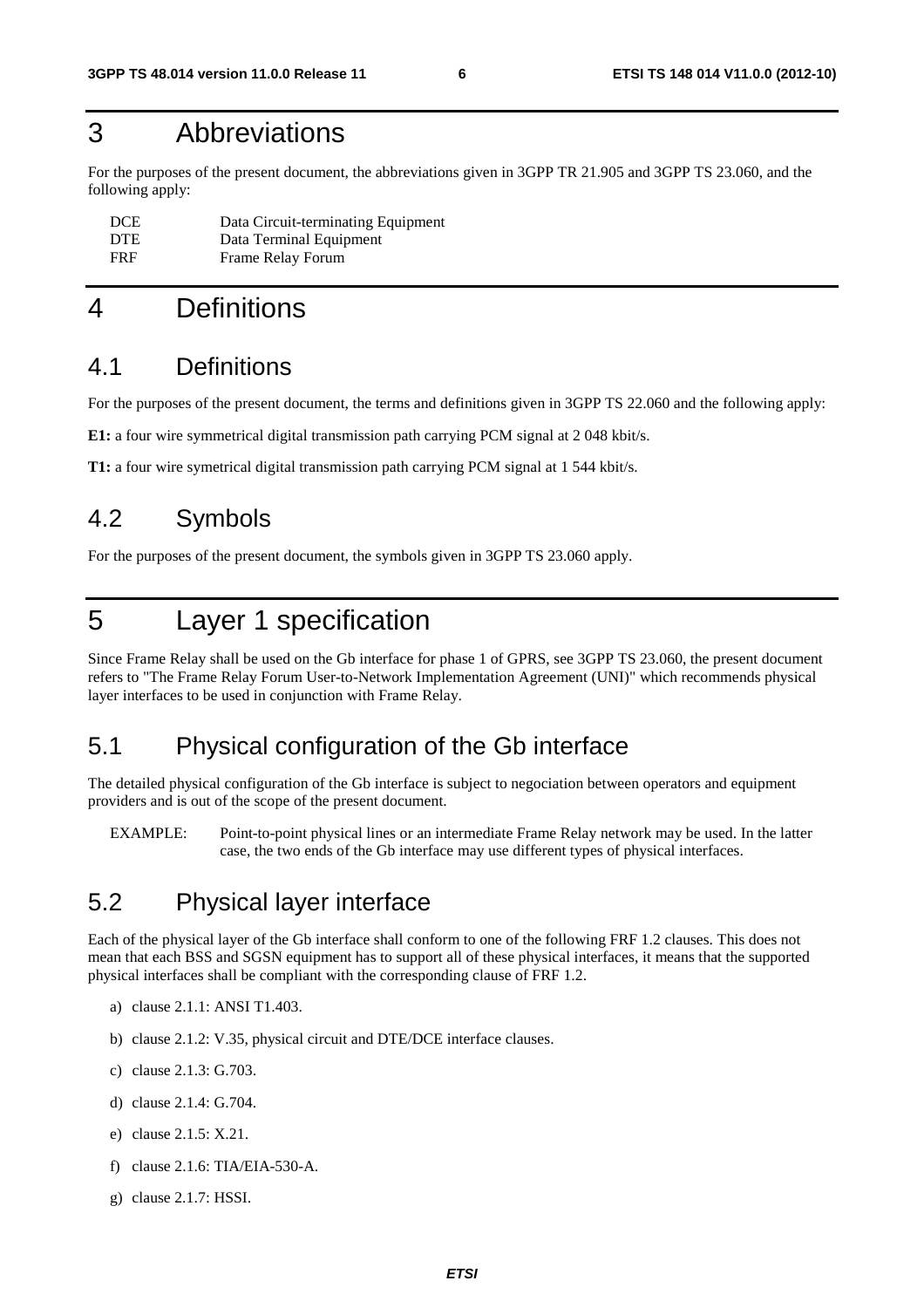The Gb interface may be multiplexed with the A interface on the same E1 (2048 kbit/s), or T1 (1544 kbit/s) digital path. In case of E1 interface, ITU-T Recommendation G.704 shall be applied according to FRF 1.2 and 3GPP TS 48.004 as appropriate, and in case of T1 interface ANSI T1.403 shall be applied according to FRF 1.1 and 3GPP TS 48.004 as appropriate.

In the case where multiple 64 kbit/s channels are used on an E1 (2048 kbit/s), digital path on the Gb interface, it is recommended to aggregate them into one nx64 kbit/s channel, see ITU-T Recommendation G.704, clause 5 and included clauses. In case where multiple 64 kbit/s channels are used on a T1 (1 544 kbit/s) digital path on the Gb interface, it is recommended to aggregate them into  $nx64kbit/s$  (where  $2 \le n \le 24$ ) channel, see Bellcore TR-NWT-1203. This approach optimises the use of the available bandwidth by taking advantage of the statistical multiplexing at the upper layer. However, this approach requires that no slipping occurs between individual 64 kbit/s channels e.g. when passing through intermediate equipment between BSS and SGSN.

### 5.3 Error rate

The error rate experienced at the physical layer between the BSS and the SGSN shall be compatible with the operation of the upper layers.

### 5.4 Provision of physical channels

The physical channels on the Gb interface shall be permanently reserved by means of administrative procedures.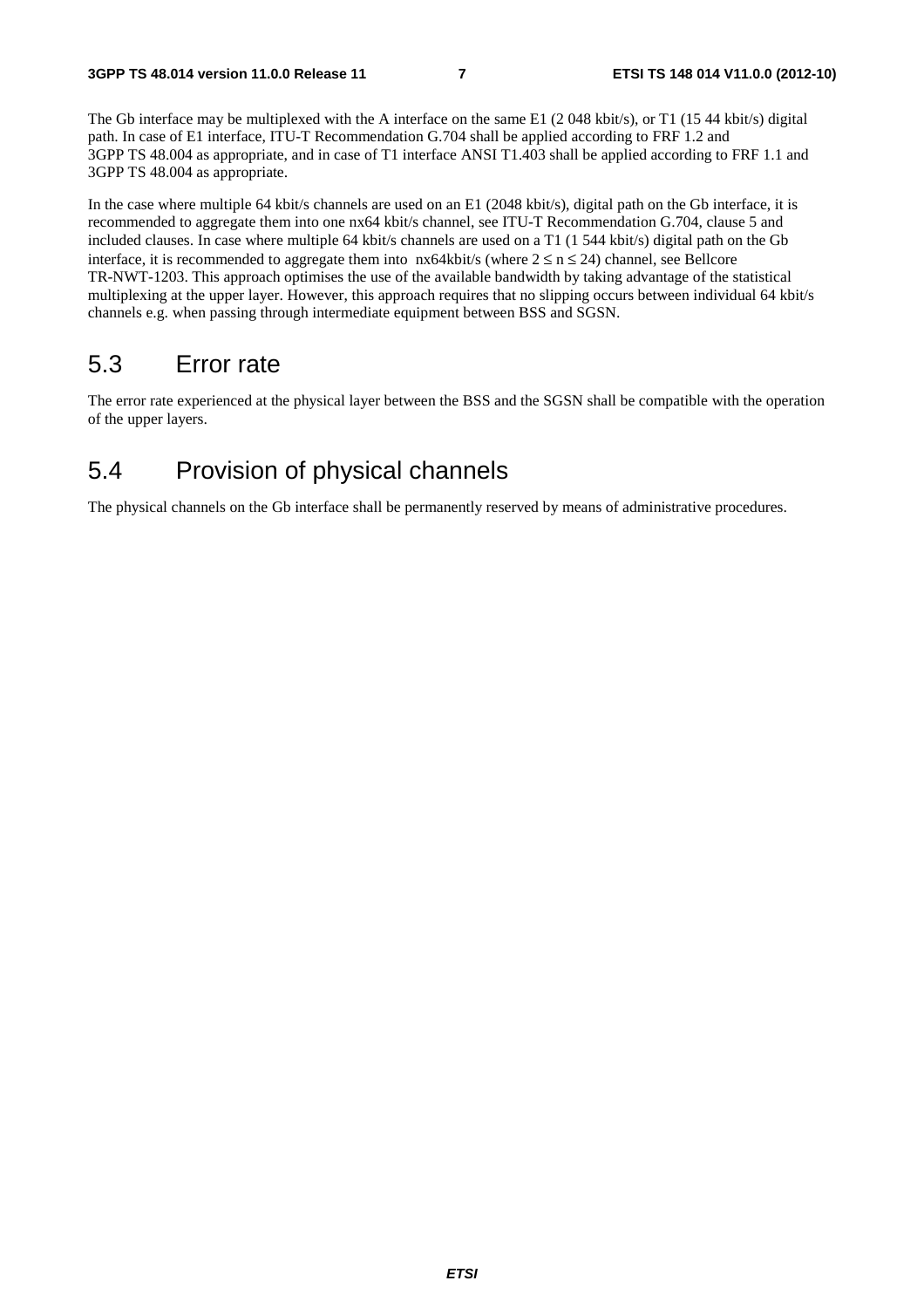# Annex A (informative): Change History

| TSG #          | TSG Doc. | <b>CR</b> | Rev | Subject/Comment                          | New |
|----------------|----------|-----------|-----|------------------------------------------|-----|
| September 2012 |          |           |     | Rel-<br>version created based on v10.0.0 |     |